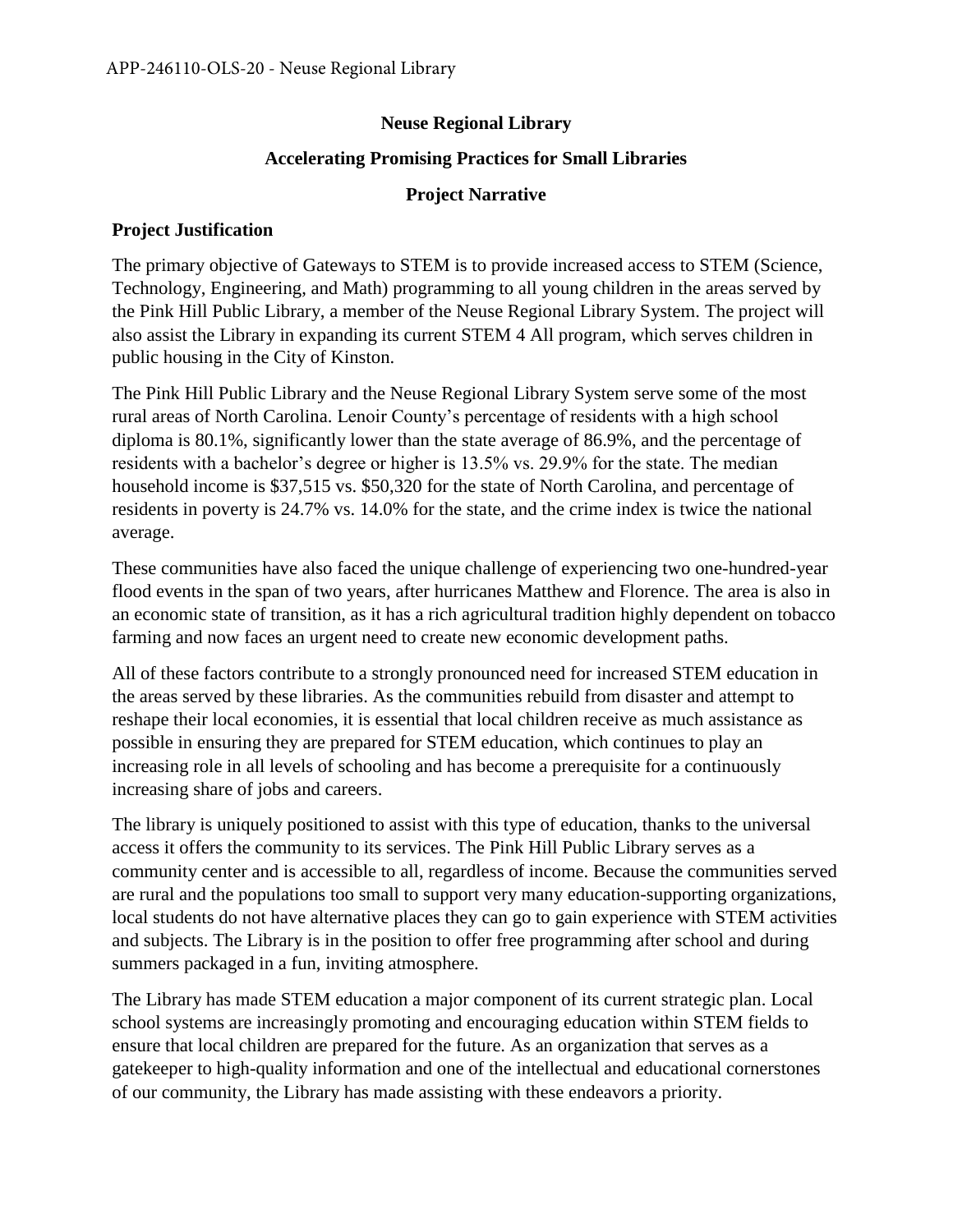John Baek of the National Center for Interactive Learning describes how Libraries can play a major role in promoting STEM education:

Libraries that reinterpret their traditional mission of providing resources for self-directed learning that meet the above criteria are going to be seen as STEM learning centers that foster literacy of its patrons. In one sense STEM experiences are no different than what the library has always done, which is to provide learning opportunities that help them fuel new interests, support career development, and engage in lifelong learning. Libraries are an important institution that serves the learning needs of its community. STEM is an important lifelong endeavor and […] libraries are uniquely positioned to support lifelong learning of STEM for members of their community.<sup>1</sup>

Towards these ends, the Library has already begun a major STEM initiative in Kinston, the town where its Headquarters Library is located. Funded by a Library Services and Technology Act grant from IMLS administered by the State Library of North Carolina, the Library is currently in the first year of a pilot program called STEM 4 All, an initiative to bring STEM programming directly to students at local public housing facilities. The Library hopes to expand on its experiences offering this programming as well as the partnerships it has created with the Kinston Housing Authority and Lenoir County Public Schools by offering increased STEM programming at some of its other smaller, more rural libraries.

The expansion of the libraries current STEM education activities to Pink Hill will perfectly complement the current STEM 4 All activities. The existing STEM 4 All program targets students in housing who might not otherwise have access to the library's STEM resources; the Pink Hill Public Library, which has been very effective in serving as a community center for the surrounding rural areas, will similarly increase access for the students who rely on the Library as a gateway to educational resources. The common theme throughout the program is to remove barriers to access to students throughout the Library's region.

This project directly addresses the Digital Inclusion category of the Accelerating Promising Practices for Small Libraries grant program by creating inclusive educational opportunities that address specific audience needs related to digital literacy. As demonstrated above, the Library has identified an increased need for STEM programming among the youth of these communities, and will use this project as a way to deliver increased opportunities for STEM education directly to them.

The facility this project will focus on are small libraries by any definition. The Pink Hill Public Library only has one full-time staff member and depends heavily on regional support from the Neuse Regional Library System. The community served by the Library is also small. The populations of Pink Hill is only 518; when the rural communities surrounding it are factored in, the service population of the Library is approximately a few thousand people.

 $\overline{\phantom{a}}$ 

 $1$  Baek, J.Y. (2013). Public libraries as places for STEM learning: An exploratory interview study with eight librarians. Boulder, CO: National Center for Interactive Learning at the Space Science Institute. Retrieved from https://www.lpi.usra.edu/education/stemlibraryconference/events/Baek\_Public\_Libraries\_STEM\_Learning.pdf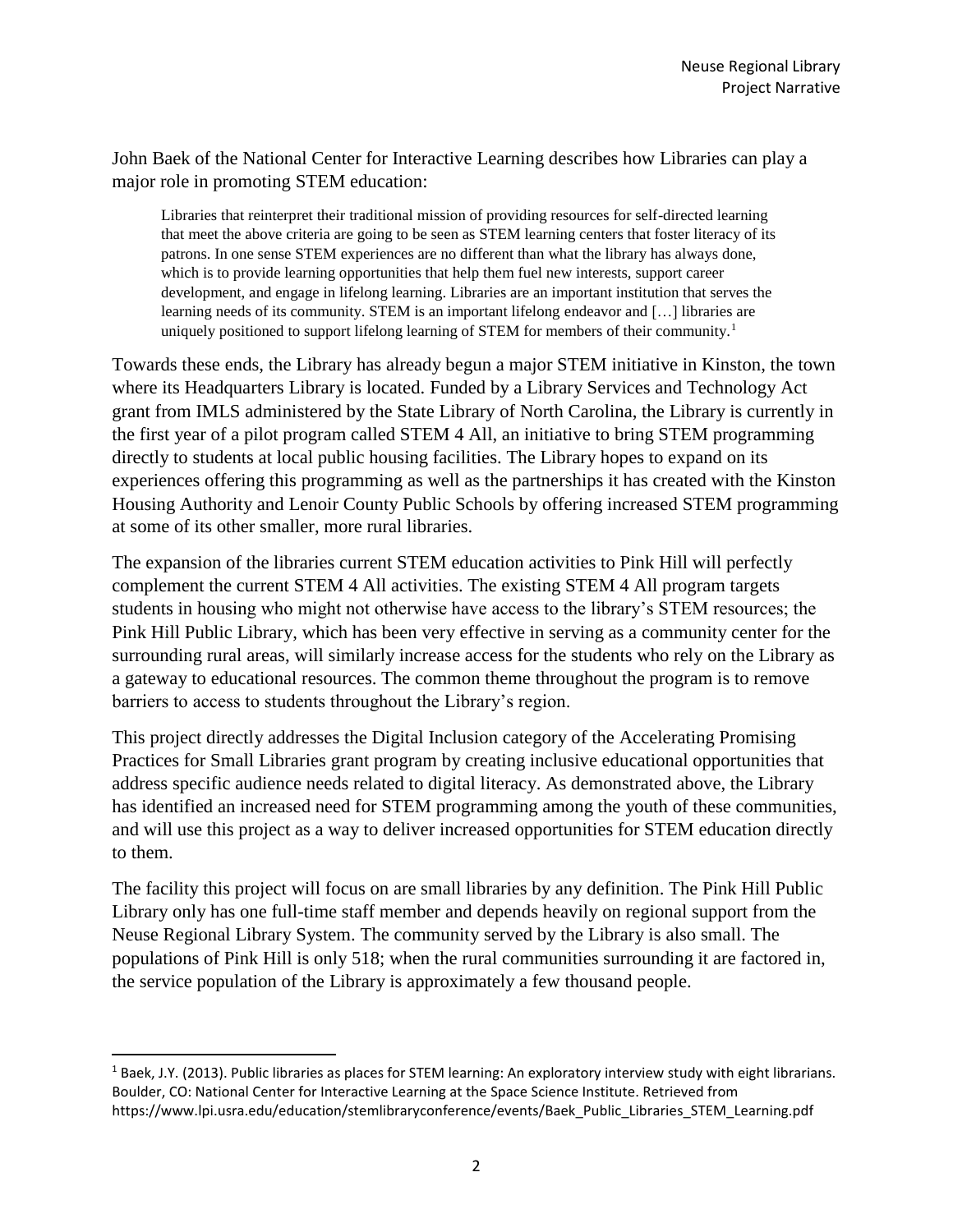Grade school children in the service areas of these libraries are the direct beneficiaries of this project. The Library recently completed a strategic planning process that included a community survey and a careful examination of both current services and pronounced needs in the community that could be better served by the Library and its programming. As part of this process, the Library identified STEM programming as a major area where it could make a substantial positive contribution in the community.

This project supports the goals of the Accelerating Promising Practices for Small Libraries program by strengthening the ability of these small, rural libraries to serve their communities by offering the programming young patrons need. The program will promote lifelong learning by supporting early and digital literacy education and provide continuous learning for children with diverse background and needs. It will also build capacity by increasing service as trusted spaces for community engagement and dialogue, and increase public access to the library's collections and services.

# **Project Work Plan**

The Neuse Regional Library will hire a STEM Outreach Coordinator to plan, design, and implement STEM programming at its location in Pink Hill for first through fourth graders, while creating inviting and functional spaces that can be used for interactive STEM programming. This position will also assist existing staff with creating a cohesive STEM programming plan that will include the Library's existing STEM 4 All pilot program at housing facilities in the City of Kinston, and will empower that program to expand to a second location.

This programming will be held after school and during summer breaks and will include a major reading component which will be designed to combat the "summer slide," or deterioration in literacy skills, that has been measured in children during extended time away from school such as summer vacations. Through the resources provided by this grant, staff will have the tools available to provide high quality programming. Computers, educational software, science supplies and STEM kits, and tablets that can be used for hands-on STEM activities at each library will be made available to students who may not otherwise have access to these resources.

The centerpiece of programming will be a STEM-based summer reading program specifically designed to counteract the summer slide. These sessions will be based around STEM titles such as *Ada Twist, Scientist*, *What Color Is My World?*, and *The Boy Who Harnessed the Wind*. Activities will include group reads, discussions of the books in the context of STEM topics, time with software designed to improve literacy, and related STEM activities and group projects that will reinforce the ideas presented in the books. The programs will be designed to have multiple objectives: to increase the level of literacy in each participant while also increasing their exposure to, interest in, and knowledge of STEM.

The project will support hiring an individual to fill the new part-time position of STEM Outreach Coordinator whose chief responsibilities will be to design and implement STEM programming at these locations. Offering high-quality STEM programming presents unique challenges, and the success of this program is contingent upon having a staff member available with the expertise necessary for presenting successful STEM services and programming. The Library will seek an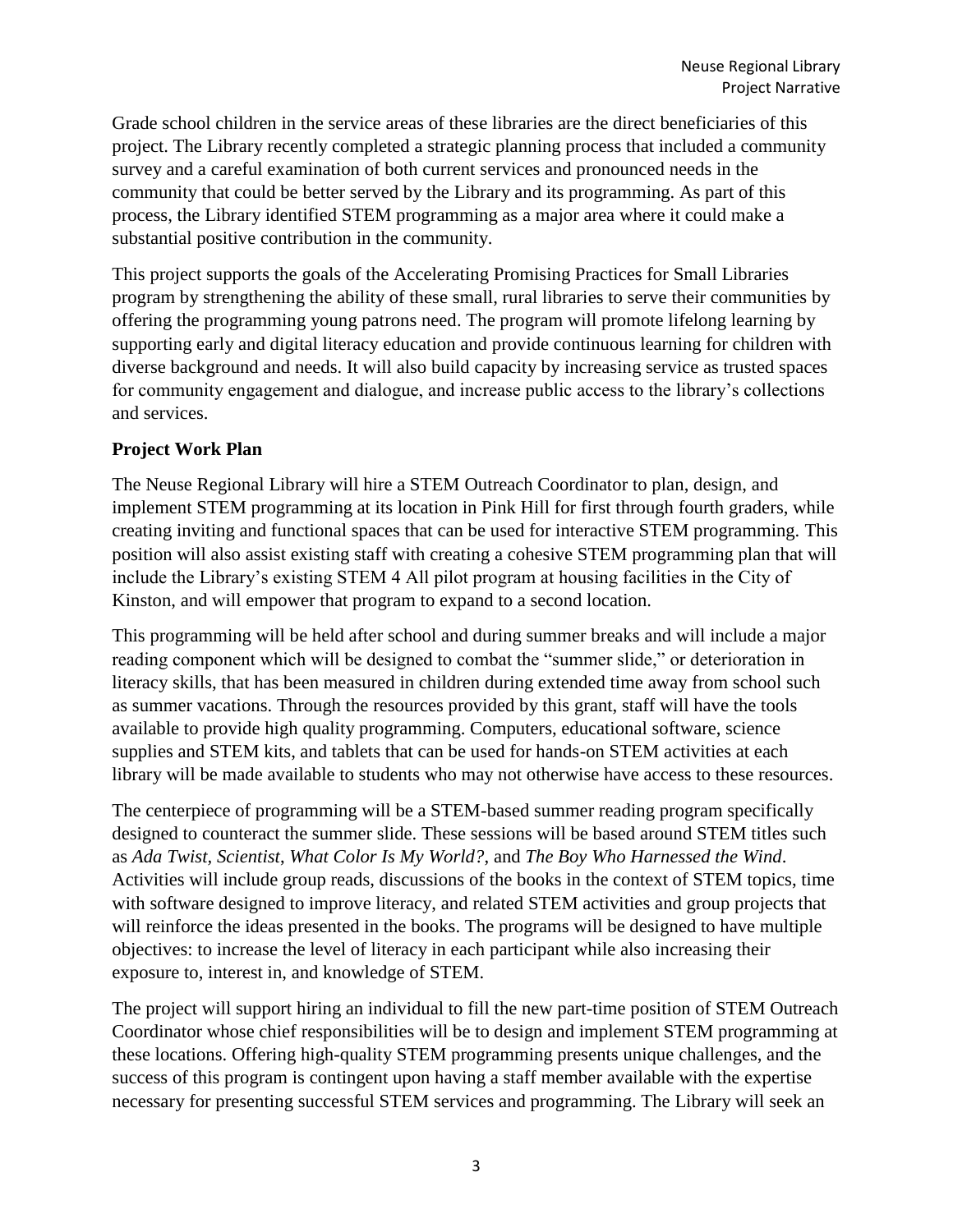individual with a strong background in STEM education and early education to ensure that it achieves measurable results from the program.

The project will also allow the Library to equip these libraries with spaces that can satisfactorily host the new STEM programming. These libraries currently do not have designated spaces where this programming can be offered to participants. The Library will upgrade furniture and install new computers to ensure that when children attend these programs they receive a welcoming experience that will encourage repeated visits. By equipping these libraries with these designated areas for STEM programming, the Library will convey the message to participants that they have a space at the Library where they belong and can feel comfortable and open to learning.

The Library will also obtain the materials necessary to conduct the actual programming. This includes tablets and interactive educational tools such as Osmos that allow students to participate in hands-on activities using the tablets that involve coding, art, science projects, brain teasers, and more. The Library will obtain IXL literacy software that will be the main component of actively increasing students' literacy. This software tracks student progress and helps program leaders ensure that students are benefitting from literacy programming. The Library will obtain traditional science supplies like microscopes as well as STEM kits to ensure that the program leader has the material necessary to lead interactive demonstrations.

Finally, the Library will use some of the funding made available through this project to obtain virtual reality equipment. This increasingly popular technology can be used to offer immersive, 3D workspaces where students can create their own 3D models and designs which in turn can be manufactured on the Library's 3D printers. Virtual reality software also offers opportunities to explore geographical, ecological and cultural digital spaces and helps expand the horizons of the young participants.

One of the major objectives of this programming will be to increase exposure in participants to these types of technology. In addition to virtual reality and 3D modeling and printing, the Library will also ensure that students have access to resources for learning more about coding, computer networking, hardware, and other important topics relevant to growing fields of study and job markets. The students in the service areas of these libraries are at risk for limited exposure for these types of technologies, and the Library is committed to ensuring that they have access to all types of technology so that they are equipped to have a full range of choices for future education and career paths.

The project will consist of the following major actions:

-Hiring of a STEM Outreach Coordinator

-Equipping of the Pink Hill Public Library with the necessary equipment and furniture for STEM programming

-Development of new STEM programming by STEM Outreach Coordinator in partnership with other library staff and acquisition of necessary equipment and supplies for programming

-Expansion of existing STEM 4 All pilot program to an additional location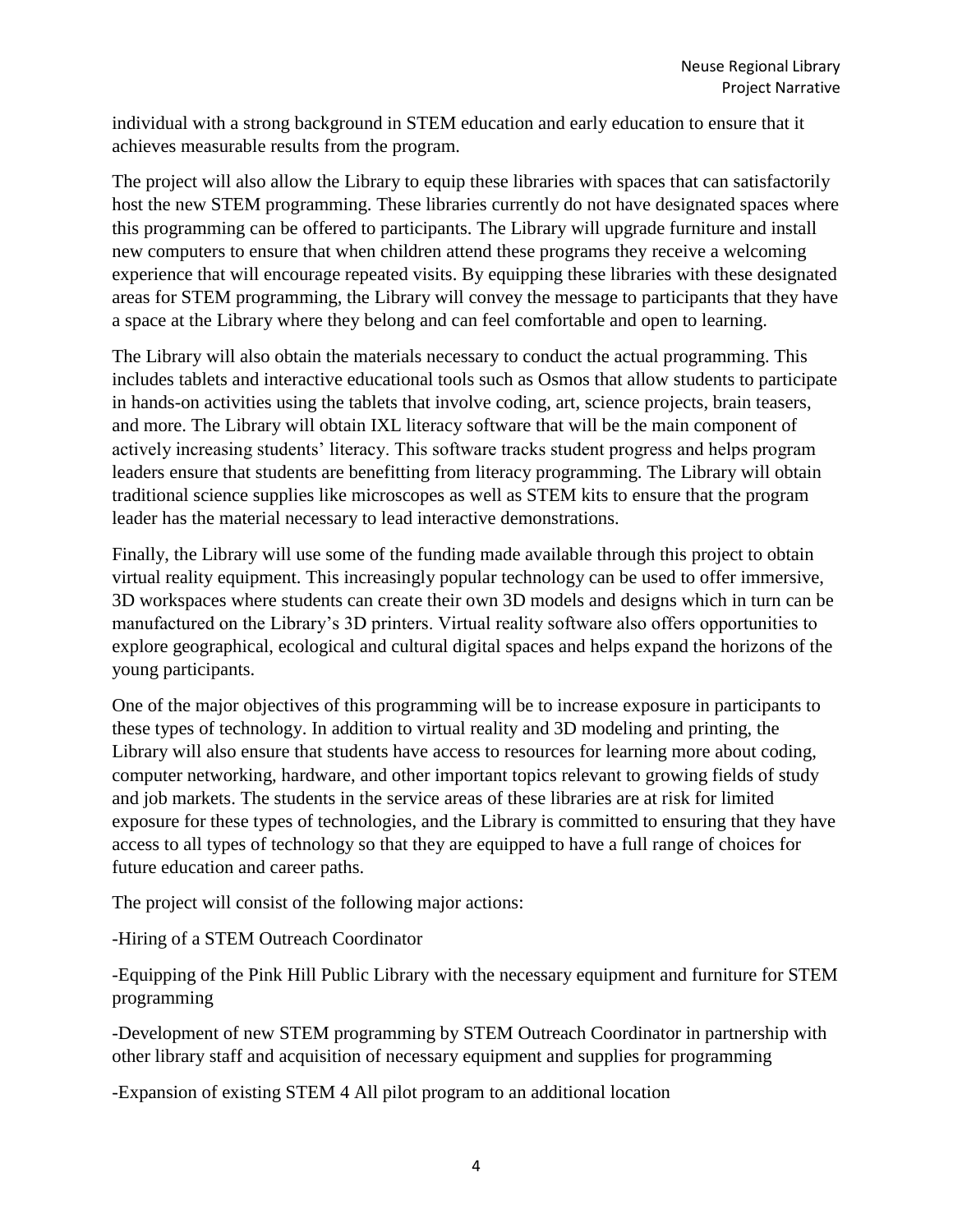## -Marketing and presentation of new STEM programming

-Evaluation of effectiveness of programming and assessment of participant progress

Partnerships will play a major role in the project. The Library already has established relationships with the Kinston Housing Authority and Lenoir County Schools for projects such as STEM 4 All in Kinston and the Library's StudentAccess program, where students are given access to the Library's materials and online services using their student ID number. The Library will use these existing relationships to expand the partnerships to ensure that the impact of the Library's STEM programming is maximized and so that each organization can complement areas the other has identified as an area for potential improvement. The library will also identify community organizations who can partner with the program, in the form of visiting as guest speakers, assisting with marketing of the programs, or other collaborative efforts.

Neuse Regional Library is also committed to participating in the community of practice for this project. STEM programming is an emerging field of librarianship that is becoming increasingly popular as demand for it increases from the community. The Library understands the value in sharing its own experience and contributing to the development of best practices among all libraries in conducting this type of programming. The STEM Outreach Coordinator, as the primary developer of STEM programming at these locations, will be the primary participant in the community of practice, but the Library is willing to have other staff members participate in this community as necessary.

The project will be implemented by the following Neuse Regional Library staff members:

- Melanie Morgan, Director of Libraries Project management
- STEM Outreach Coordinator To be hired Program development
- Sharon Mervin, STEM 4 All coordinator Program support
- Chanda Platania, Teen and STEM Librarian Program support
- Amber Hargett, Head of Children's Services Program support
- Sheree Casias Pink Hill Branch Head

The Library recognizes the time, financial, and personnel demands of both the project and participating in the community of practice. As such, it is creating a new part-time position through the project to ensure that these demands are sufficiently met to ensure successful outcomes. The Library will also use its existing infrastructure (personnel, best practices, marketing resources) to support the project.

The Library will measure progress through software obtained through the project designed to continuously measure progress in early literacy. The Library will regularly evaluate the effectiveness of programs and make adjustments as necessary to ensure the best results possible. More comprehensive evaluation procedures will be performed yearly as described below under Project Outcomes.

# **Project Outcomes**

The Library has identified the following target outcomes for this project: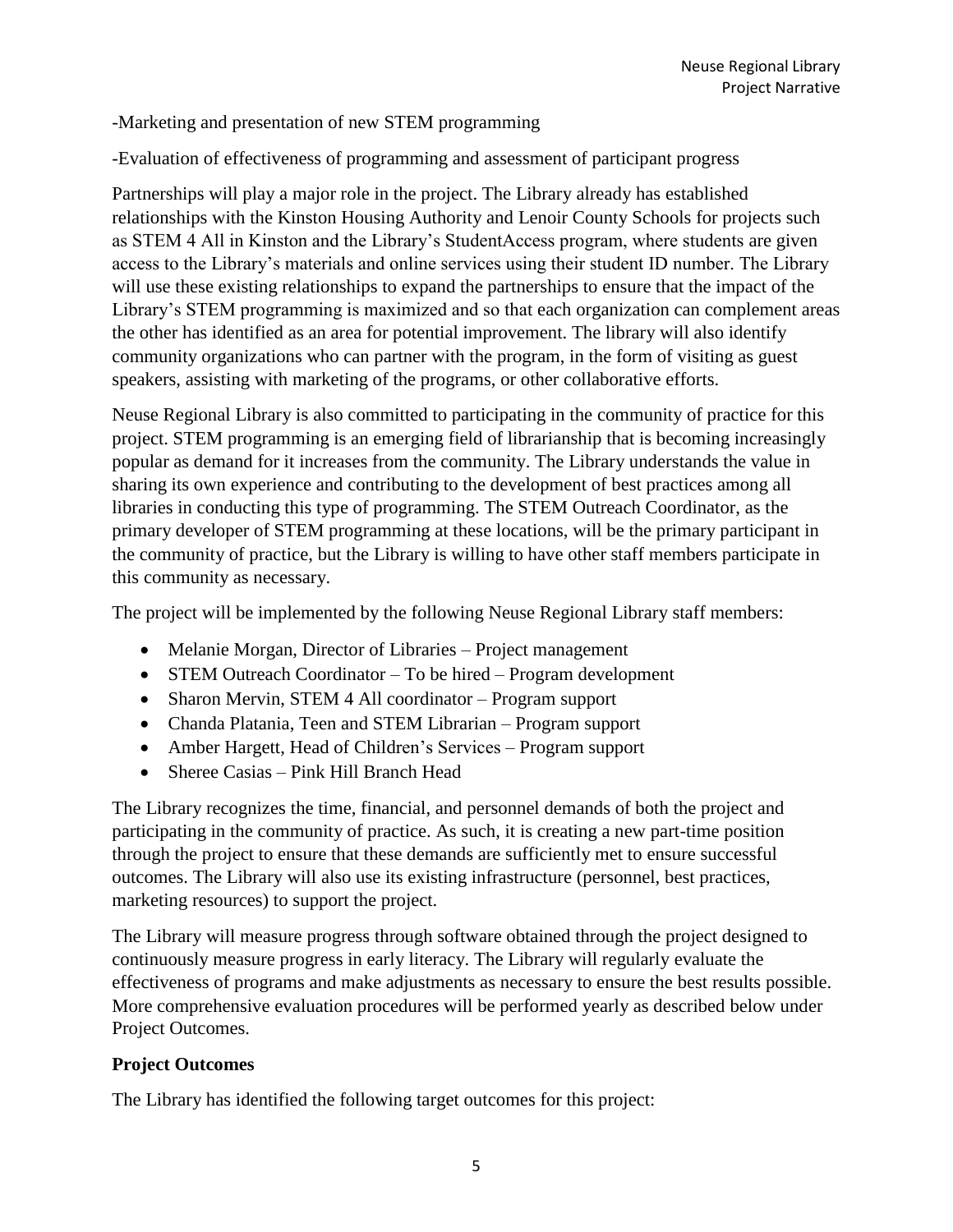- Increased engagement with STEM education by students who participate in Library programming
- Better preparation of students for future educational or career success
- Increased interest in reading and participation in STEM activities from participating students
- Increased reading levels in program participants

These objectives directly address the need stated above for increased STEM programming with the goal of ensuring that children in the target communities are equipped for future educational and occupational opportunities. Success for this project will be demonstrated by successful STEM programming and measured impact on participants in the above areas.

The Library will document the total number of programming sessions supported by this project and the number of children served. The Library will administer pre- and post-assessments of students who participate in summer reading programming to measure growth during the course of the program.

The Library will also heavily rely on surveys and interviews with participants and their parents to determine the success of these outcomes. The Library will request self-reporting from students and parents on how the program has affected their school performance, and will also ask questions designed to examine whether the project has succeeded in creating more positive attitudes in students towards reading, STEM activities, and general learning and literacy. The Library will also retain contact information for conducting follow-up interviews six months to a year after the completion of the program to determine whether the program had a lasting impact on participants.

The Library will use existing tools to ensure a high quality of evaluation procedures. The Library has begun using Project Outcome, a toolkit developed by the Public Library Association designed to help public libraries understand and share the impact of essential library services and programs by providing professionally developed surveys and a framework for measuring and analyzing outcomes. Digital Learning, Early Childhood Literacy, and Summer Reading are three of the seven library service areas covered by Project Outcome, so the Library will fully use this resource to ensure that its evaluation activities are thorough and effective in measuring the realization of desired outcomes.

Sustainability will be a major focus during the project period, as the Library hopes to use the pilot program developed through this project to demonstrate the need for these services to community leaders for continued funding. The Library is currently pursuing a similar strategy in Lenoir County, where its Headquarters is based, for its housing-based STEM 4 All project. Gateways to STEM will allow the Library to increase the scope of its efforts to convince local funders of the importance of STEM education in libraries to Lenoir County and the Town of Pink Hill. By introducing the program and displaying to stakeholders how beneficial the program is to participants, the Library intends to create the perception in the community that the program is not just an asset, but a necessity.